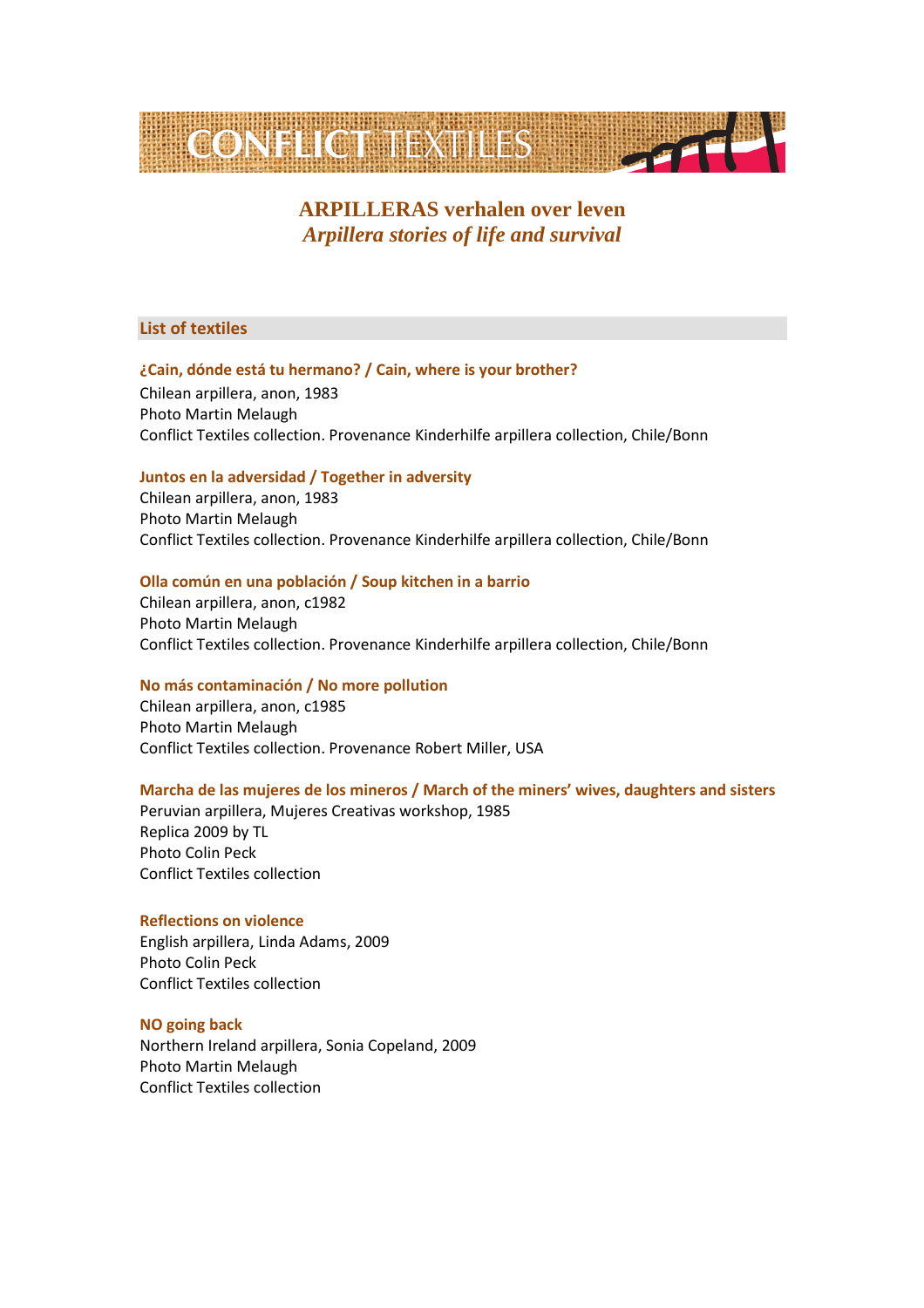#### **Will there be poppies, daisies and apples when I grow up?**

Northern Ireland arpillera, Irene MacWilliam, 2009 Photo Colin Peck Conflict Textiles collection

## **Nuestro taller de arpilleras / Our arpilleras workshop**

Peruvian arpillera, Mujeres Creativas workshop, 1985 Replica 2008 by FCH Photo Colin Peck Conflict Textiles collection

#### **Los precios están por las nubes / Prices are sky high**

Peruvian arpillera, Mujeres Creativas workshop, 1985 Replica 2009 by LCC Photo Colin Peck Conflict Textiles collection. Provenance Rebecca Dudley, USA/ Northern Ireland

#### **Hermanos Mapuche en Huelga de hambre / Mapuche people on hunger strike**

Chilean arpillera, Aurora Ortiz, 2011 Photo Martin Melaugh Conflict Textiles collection

## **Baile puneño / Puno folk dance**

Peruvian arpillera, anon., no date Photo Colin Peck Conflict Textiles collection. Provenance Julie Coimbra, England

### **Carmen Gloria quemada viva / Carmen Gloria burnt alive**

Chilean arpillera, Elizabeth Zelada, 1990 Photo Martin Melaugh Conflict Textiles collection. Provenance Professor Masaaki Takahashi, Japan

#### **Overdue, Overdrawn, Overextended: Rural Poverty in Ireland**

Irish arpillera, Deborah Stockdale, 2009, Ireland Photo Martin Melaugh Conflict Textiles collection

#### **Escuelita de Otavalo / Otavalo primary school**

Ecuadorian arpillera, anon., 2008 Photo Colin Peck Conflict Textiles collection. Provenance Vivienne Barry, Chile

#### **Our allotments, The Pride of New Barns**

English arpillera, Linda Adams, 2009, Ely, England Photo Colin Peck Conflict Textiles collection